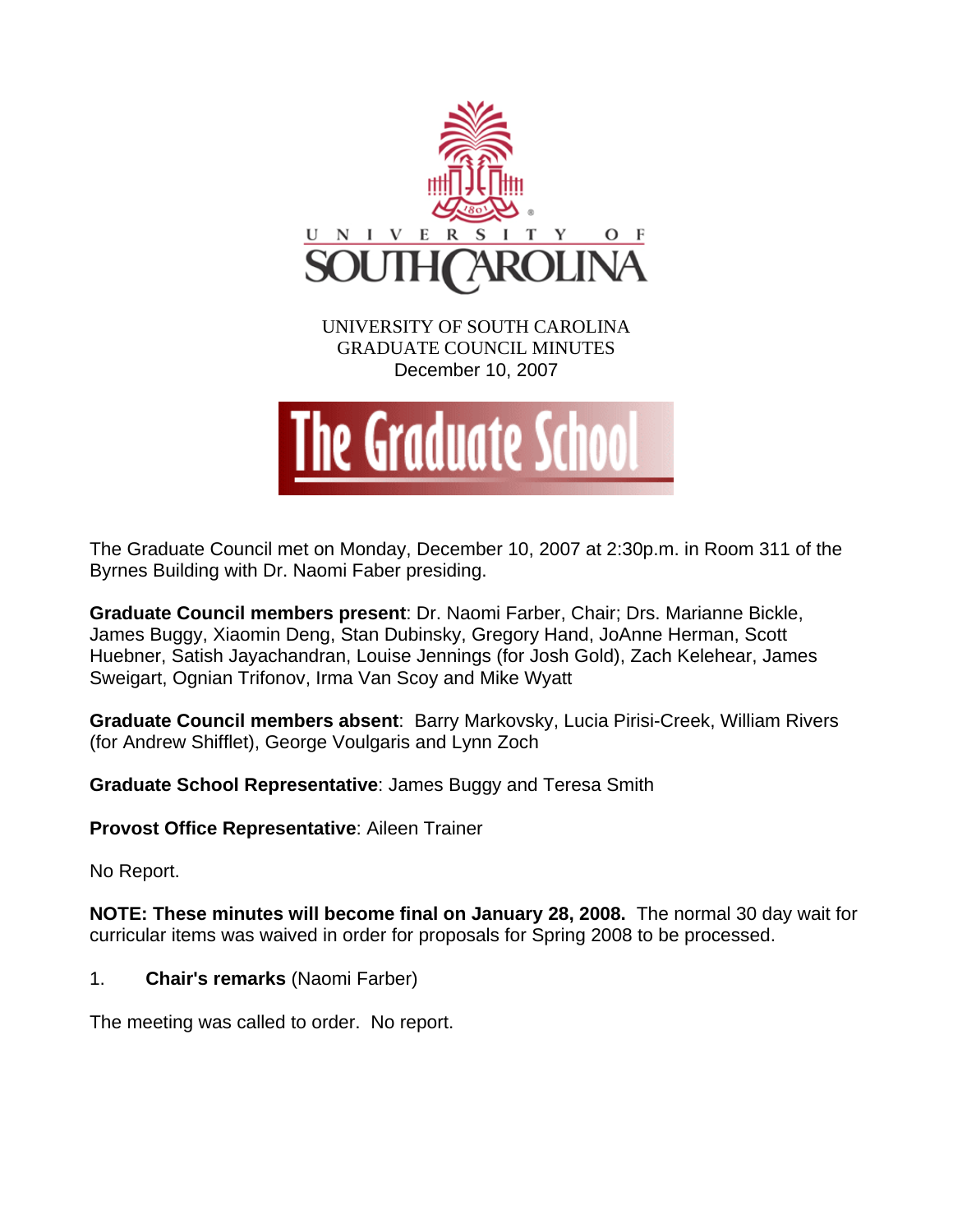# 2. **Approval of minutes (Minutes of the** November 12, 2007**)**

The minutes of the November 12, 2007 meeting were approved (with corrections to attendance) by acclamation.

## 3. **Report of the Graduate Dean** (Jim Buggy)

Professor Buggy reported that he met recently with the Provost Committee and the Graduate Directors as a part of the Graduate School assessment function. Issues of enrollment were discussed in both meeting. Professor Buggy presented informative USC enrollment statistics to the Council. These statistics can be found at the USC Institutional Assessment and Compliance website.

# 4. **Report of the Petitions and Appeals Committee** (JoAnne Herman)

The cases of two students were considered by the Council.

The first case considered by the Council was a student's appeal to be given a "W" in lieu of a failing grade. After discussion by the Council, it was determined that the Petitions and Appeals Committee will review this case again due to receipt of additional information. The case was tabled by the Council until January 28th.

The second appeal was to waive revalidation of courses after a 10 year absence from the University. The Council questioned whether the student only wanted coursework validated and if the student wanted all fees waived. The Chair of the Council advised that the department should follow existing procedures for revalidation. Council approved Chair's recommendation.

### 5. **Report of the Humanities, Social Sciences, Education, and Related Professional Programs Committee** (Zach Kelehear)

Professor Kelehear presented the following:

- a. New Course Proposal: [PHIL 719](http://www.gradschool.sc.edu/gradcouncil/Curricula/NCP%20PHIL%20719.PDF) (*corrected* 4/24/08, Buggy) College of Arts and Sciences Department of Philosophy New Course Proposal: PHIL 719 Formal Semantics *{= LING 728} (3) (Prereq: LING 600, 627 or permission of instructor)* The formal study of linguistic meaning, including the following topics: Fregean truth-conditional semantics; lexical decomposition; predication, modification and definite descriptions; generalized quantification; intentional and extensional contexts; tense, aspect and modality; propositional attitudes; and indexicality, deixis, presupposition, speech acts and implicature. [Restricted to: None] [Effective: Spring 2008]
- b. Course Change Proposal: [LING 728](http://www.gradschool.sc.edu/gradcouncil/Curricula/CCP%20LING%20728.PDF) (*corrected* 4/24/08, Buggy)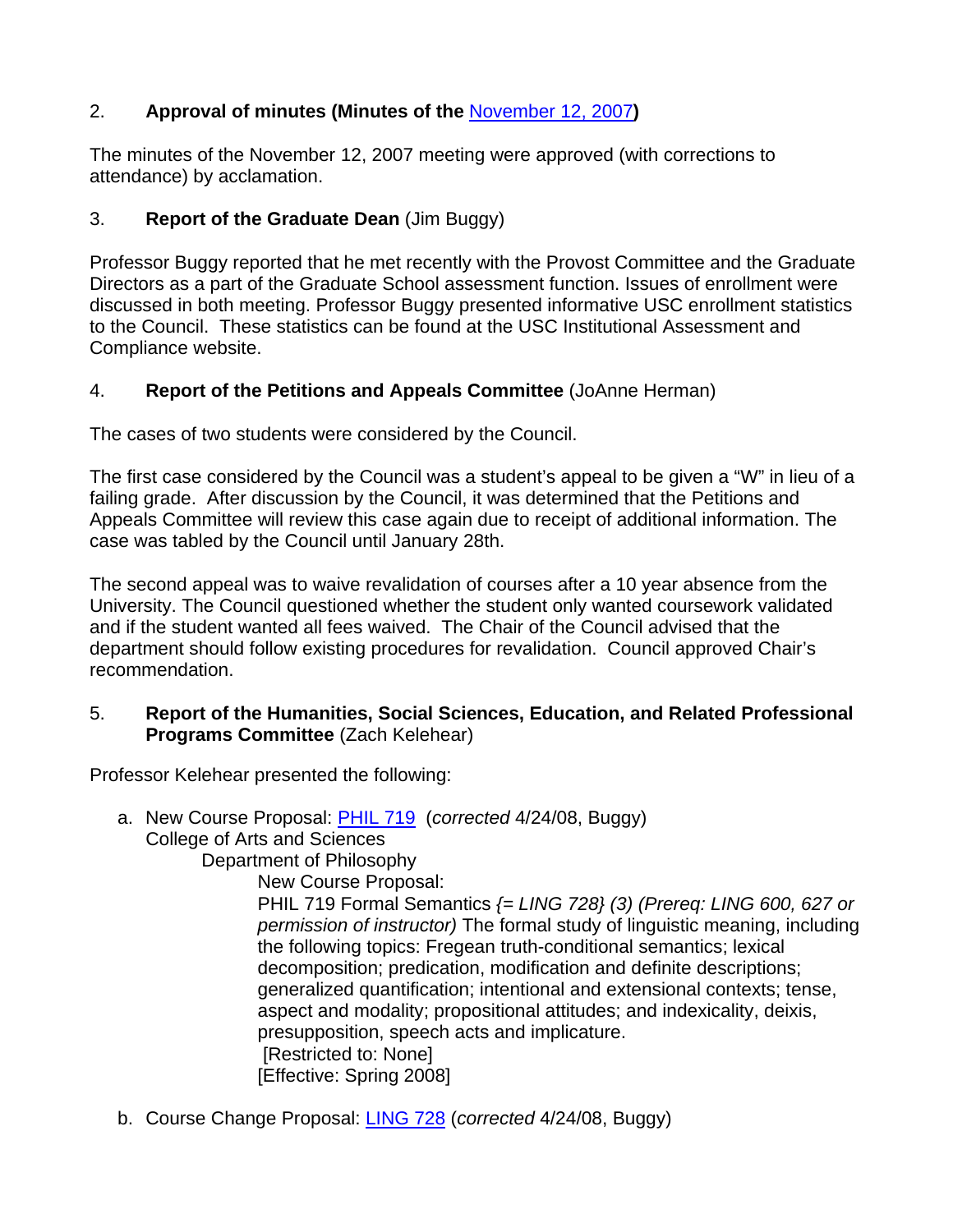College of Arts and Sciences Linguistics Program

| From: LING 728 Formal Semantics (3)<br>[Prereq: LING 600, 627 or permission of<br>instructor] The formal study of linguistic<br>meaning, including the following topics:<br>Fregean truth-conditional semantics; lexical<br>decomposition; predication, modification and<br>definite descriptions; generalized<br>quantification; intentional and extensional<br>contexts; tense, aspect and modality;<br>propositional attitudes; and indexicality,<br>deixis, presupposition, speech acts and<br>implicature. | <b>Proposed: LING 728 Formal Semantics</b><br>{=PHIL 719} (3). [Prereq: LING 600, 627 or<br>permission of instructor] The formal study of<br>linguistic meaning, including the following<br>topics: Fregean truth-conditional semantics;<br>lexical decomposition; predication,<br>modification, and definite descriptions;<br>generalized quantification; intentional and<br>extensional contexts; tense, aspect, and<br>modality; propositional attitudes; and<br>indexicality, deixis, presupposition, speech<br>acts and implicature. /irrelevant text was<br>deleted here/<br>[Effective: Spring 2008] |
|-----------------------------------------------------------------------------------------------------------------------------------------------------------------------------------------------------------------------------------------------------------------------------------------------------------------------------------------------------------------------------------------------------------------------------------------------------------------------------------------------------------------|-------------------------------------------------------------------------------------------------------------------------------------------------------------------------------------------------------------------------------------------------------------------------------------------------------------------------------------------------------------------------------------------------------------------------------------------------------------------------------------------------------------------------------------------------------------------------------------------------------------|
|-----------------------------------------------------------------------------------------------------------------------------------------------------------------------------------------------------------------------------------------------------------------------------------------------------------------------------------------------------------------------------------------------------------------------------------------------------------------------------------------------------------------|-------------------------------------------------------------------------------------------------------------------------------------------------------------------------------------------------------------------------------------------------------------------------------------------------------------------------------------------------------------------------------------------------------------------------------------------------------------------------------------------------------------------------------------------------------------------------------------------------------------|

c. Course Change Proposal: [EDET 650](http://www.gradschool.sc.edu/gradcouncil/Curricula/CCP%20EDET%20650.PDF) (*corrected* 4/24/08, Buggy) College of Education Department of Educational Studies

| From: Internship in Educational Technology     | <b>Proposed:</b> Internship in Educational   |
|------------------------------------------------|----------------------------------------------|
| (1-3) (Prereq: Graduate standing) Supervised   | Technology {=AEET 650} (3) (Prereq:          |
| field-based experiences in the design,         | Graduate standing) Supervised field-based    |
| development, evaluation and implementation     | experiences in the design, development,      |
| of technology-based instructional and training | evaluation and implementation of technology- |
| projects. May be repeated for up to six credit | based instructional and training projects.   |
| hours.                                         | /irrelevant text was deleted here/           |
|                                                | [Effective: Spring 2008]                     |
|                                                |                                              |

d. Course Change Proposal [EDET 780](http://www.gradschool.sc.edu/gradcouncil/Curricula/CCP%20EDET%20780.PDF) (*corrected* 4/24/08, Buggy) College of Education Department of Educational Studies

| From: Seminar in Educational Technology<br>{=AEET 780} (3) [Prereq: Consent of<br>instructor] Contemporary trends and issues in<br>educational technology. | Proposed: EDET 780 Research Seminar in<br>Educational Technology {=AEET 780} (3)<br>[Prereq: Consent of instructor] A study of<br>contemporary trends, problem areas, and<br>issues in educational technology through<br>literature investigations, seminar discussions,<br>and case studies.<br>/irrelevant text was deleted here/<br>[Effective: Spring 2008] |
|------------------------------------------------------------------------------------------------------------------------------------------------------------|-----------------------------------------------------------------------------------------------------------------------------------------------------------------------------------------------------------------------------------------------------------------------------------------------------------------------------------------------------------------|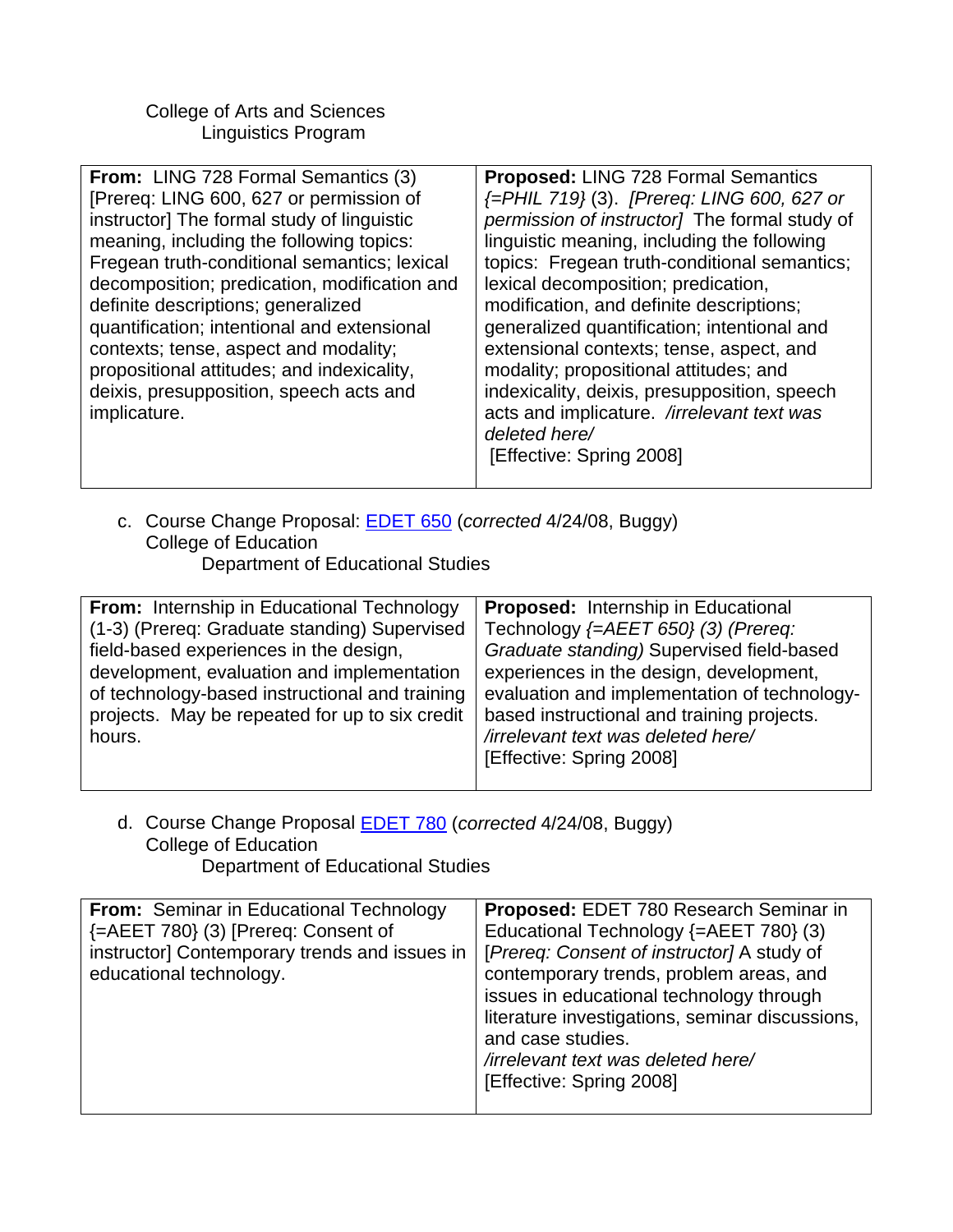| e. Curriculum and Bulletin Changes for <b>EDET</b> [Joint Program with Aiken] |
|-------------------------------------------------------------------------------|
| College of Education                                                          |

Department of Educational Studies

We are proposing four changes in the existing M.Ed. program in Educational Technology, a joint program with USC Aiken. The curriculum will continue to consist of 36 hours of Graduate coursework. [Effective: Spring 2008]

| From:                                                                                                                               | Proposed:                                                                                                                                                                                                                                                                                                                                                                                                                                                                                                                                                                                                                                                                                                                    |
|-------------------------------------------------------------------------------------------------------------------------------------|------------------------------------------------------------------------------------------------------------------------------------------------------------------------------------------------------------------------------------------------------------------------------------------------------------------------------------------------------------------------------------------------------------------------------------------------------------------------------------------------------------------------------------------------------------------------------------------------------------------------------------------------------------------------------------------------------------------------------|
| <b>Educational Technology (M.Ed.)</b>                                                                                               | <b>Educational Technology (M.Ed.)</b>                                                                                                                                                                                                                                                                                                                                                                                                                                                                                                                                                                                                                                                                                        |
| Joint degree with USC Aiken.                                                                                                        | Joint degree with USC Aiken.                                                                                                                                                                                                                                                                                                                                                                                                                                                                                                                                                                                                                                                                                                 |
| The M.Ed. degree requires a minimum of 36<br>hours.                                                                                 | The Master's Degree in Educational<br>Technology is designed to provide and<br>advanced professional studies in graduate<br>level coursework to develop capabilities<br>essential to the effective design, evaluation<br>and delivery of technology-based instruction<br>and training (e.g., software development,<br>multimedia development, assistive<br>technology modifications, web-based<br>development, and distance learning). The<br>program is intended (1) to prepare educators<br>to assume leadership role in the integration of<br>educational technology into the school<br>curriculum, and (2) to provide graduate-level<br>instructional opportunities for several<br>populations (e.g. classroom teachers, |
|                                                                                                                                     | corporate trainers, educational software<br>developers) that need to acquire both<br>technological competencies and<br>understanding of sound instructional design<br>principles and techniques. This graduate<br>program is offered jointly by the USC Aiken<br>Schedule of Education and the USC<br>Columbia College of Education. All courses<br>are offered in Web-based format.                                                                                                                                                                                                                                                                                                                                         |
| <b>Admission</b><br>In addition to The Graduate School's<br>application requirements, applicants must<br>submit a letter of intent. | <b>Admission</b><br>To be considered for admission all of The<br><b>Graduate School application requirements</b><br>and a letter of intent detailing your rationale<br>for proposed study in Educational<br>Technology must be submitted to the<br>Graduate School. Completed files are                                                                                                                                                                                                                                                                                                                                                                                                                                      |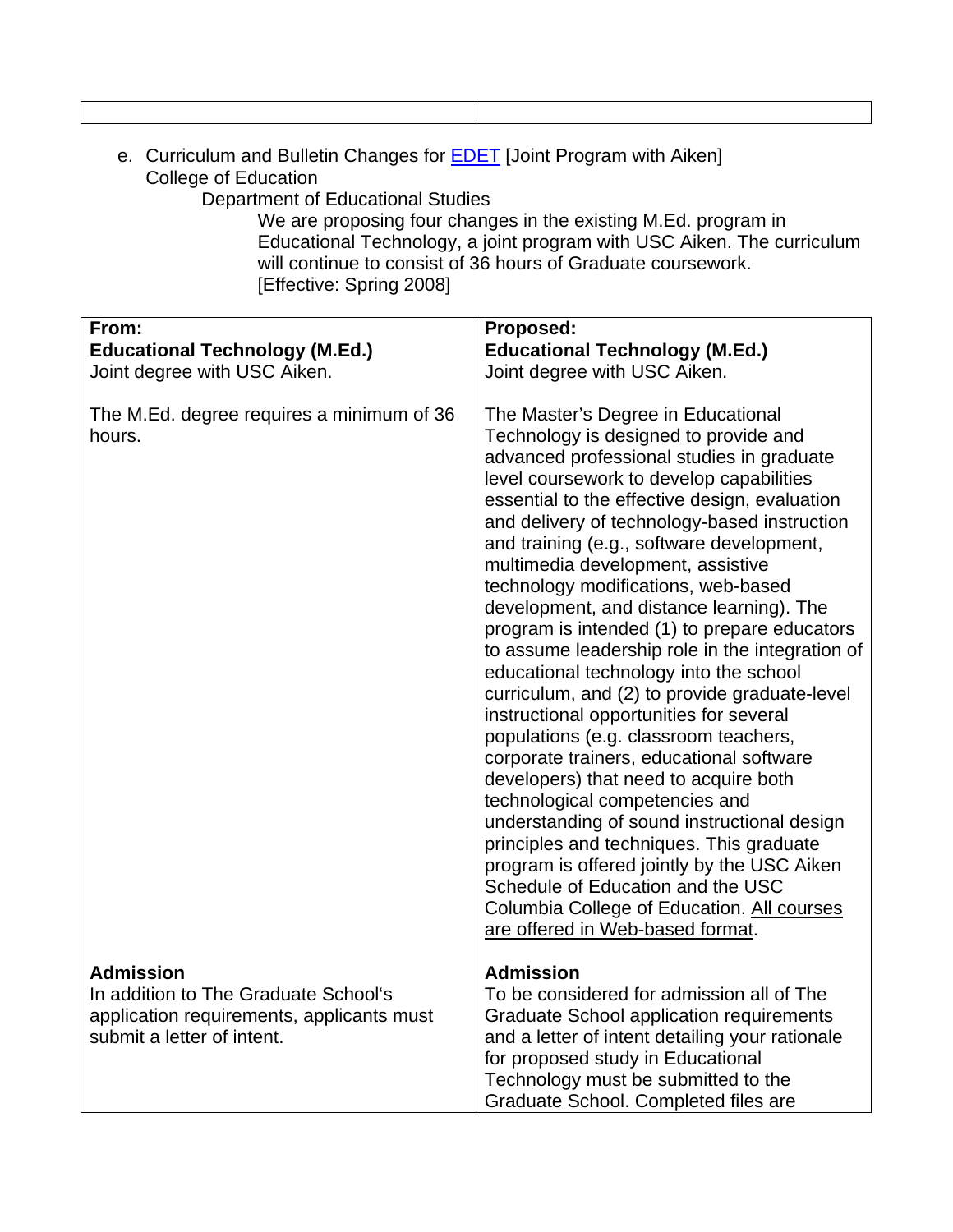|                                                                                                                                           | forwarded to the Colleege of Education and<br>reviewed as they are received.                                                                                                                      |
|-------------------------------------------------------------------------------------------------------------------------------------------|---------------------------------------------------------------------------------------------------------------------------------------------------------------------------------------------------|
| <b>Examinations/Certification</b><br>All degree candidates must pass a<br>comprehensive exam.                                             | <b>Examinations/Certification</b><br>For the comprehensive exam, students<br>complete a Web-based professional portfolio<br>and present to program faculty at the end of<br>their degree program. |
| Foundational Core Courses 12                                                                                                              |                                                                                                                                                                                                   |
| AERM/EDRM 700 3<br>AEET/EDET 709 3<br>AEET/EDET 722 3                                                                                     | AERM/EDRM 700 3<br>AEET/EDET 709 3                                                                                                                                                                |
| AETE 731 or EDTE 731 3<br>(Note: Students are required to complete                                                                        |                                                                                                                                                                                                   |
| EDTE 631, Technology to Support<br>Instruction, or demonstrate prerequisite<br>computer competencies before admission to<br>the program.) | AEET/EDET 603 3<br>AEET/EDET 703 3<br>AEET/EDET 793 3<br>AEET/EDET 755 3<br>AEET/EDET 722 3                                                                                                       |
| Technology Core Courses 15                                                                                                                |                                                                                                                                                                                                   |
| AEET/EDET 603 3<br>AEET/EDET 735 3<br>AEET/EDET 746 3<br>AEET/EDET 755 3<br>AEET/EDET 780 3                                               | Technology Courses 12<br>AEET/EDET 650 3<br>AEET/EDET 735 3<br>AEET/EDET 746 3<br>AEET/EDET 780 3                                                                                                 |
|                                                                                                                                           |                                                                                                                                                                                                   |
| AEET650/EDET 650,651 1-3<br>AEET/EDET 652 3<br>AEET/EDET 703 3<br>Total hours required 36                                                 | (Choose one of the following or other<br>approved by advisor)<br>AEET/EDET 652 3<br>AETE 731 or EDTE 731 3                                                                                        |
|                                                                                                                                           | Total hours required 36                                                                                                                                                                           |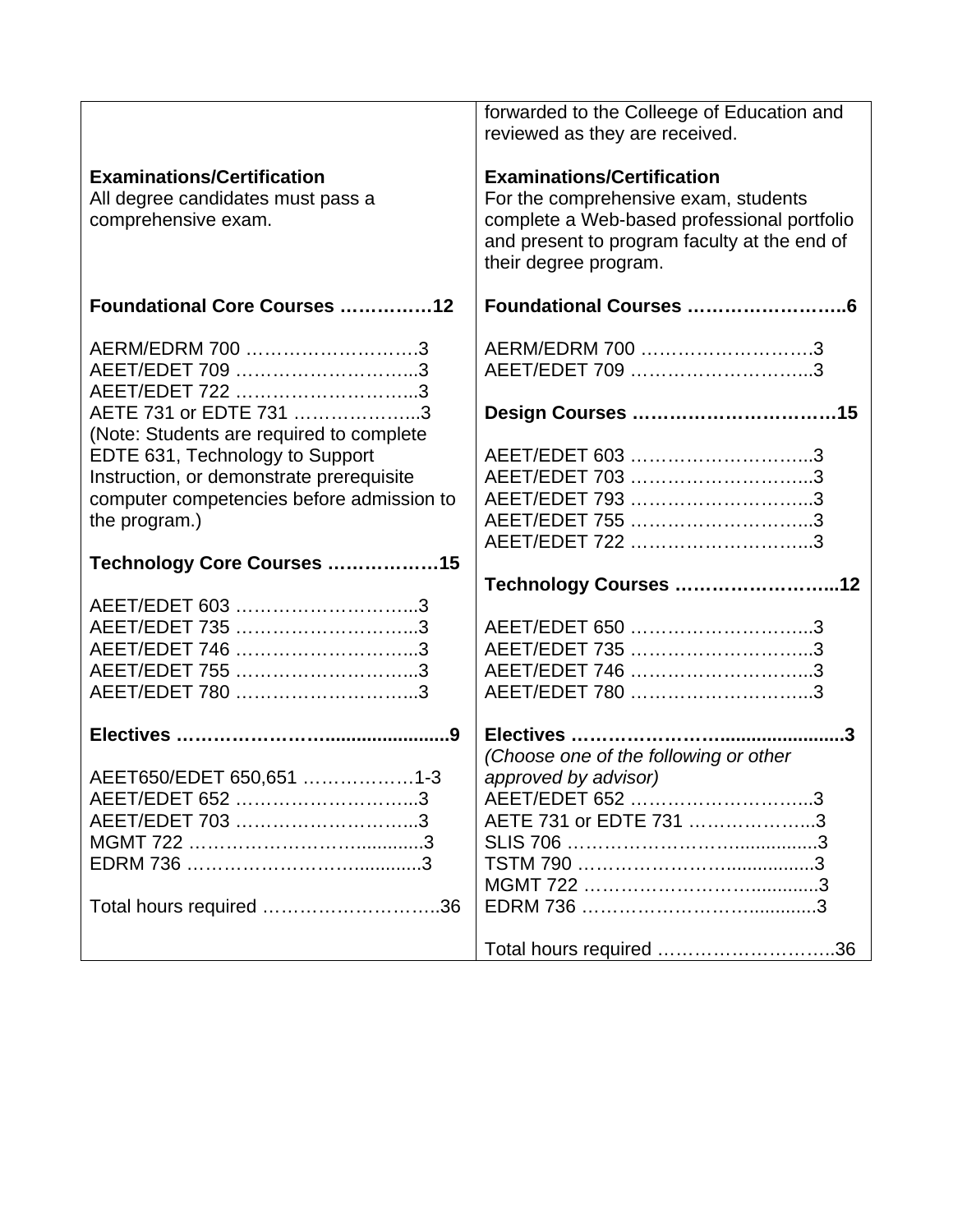f. Curriculum and Bulletin Change [M. Ed. in Educational Research](http://www.gradschool.sc.edu/gradcouncil/Curricula/CBC%20M.Ed.%20in%20Edu%20Research.PDF) College of Education Department of Educational Studies

| From: Research and Measurement Courses    | <b>Proposed:</b> Research and Measurement |
|-------------------------------------------|-------------------------------------------|
| (18 hours) EDRM 700, 710, 711, 718, 720,  | Courses (21 hours) EDRM 700, 710, 711,    |
| 740, General Foundations Courses (6 hours | 718, 721, 736, and 740, General           |
| EDFN 743 or 744, EDCS 725 or EDU 715 or   | Foundations Courses (6 hours): EDFN 743   |
| EDLP 70, Elective Courses: 12 hours       | or another EDFN course and EDPY 751 or    |
|                                           | another EDPY course. Elective Courses: 9  |
|                                           | hours                                     |
|                                           | [Effective: Spring 2008]                  |
|                                           |                                           |
|                                           |                                           |

g. Curriculum and Bulletin Changes [Master of Arts in Teaching in Early Childhood](http://www.gradschool.sc.edu/gradcouncil/Curricula/CBC%20Master%20of%20Arts%20in%20Teaching.PDF) College of Education Department of Instruction & Teacher Education

[See following pages]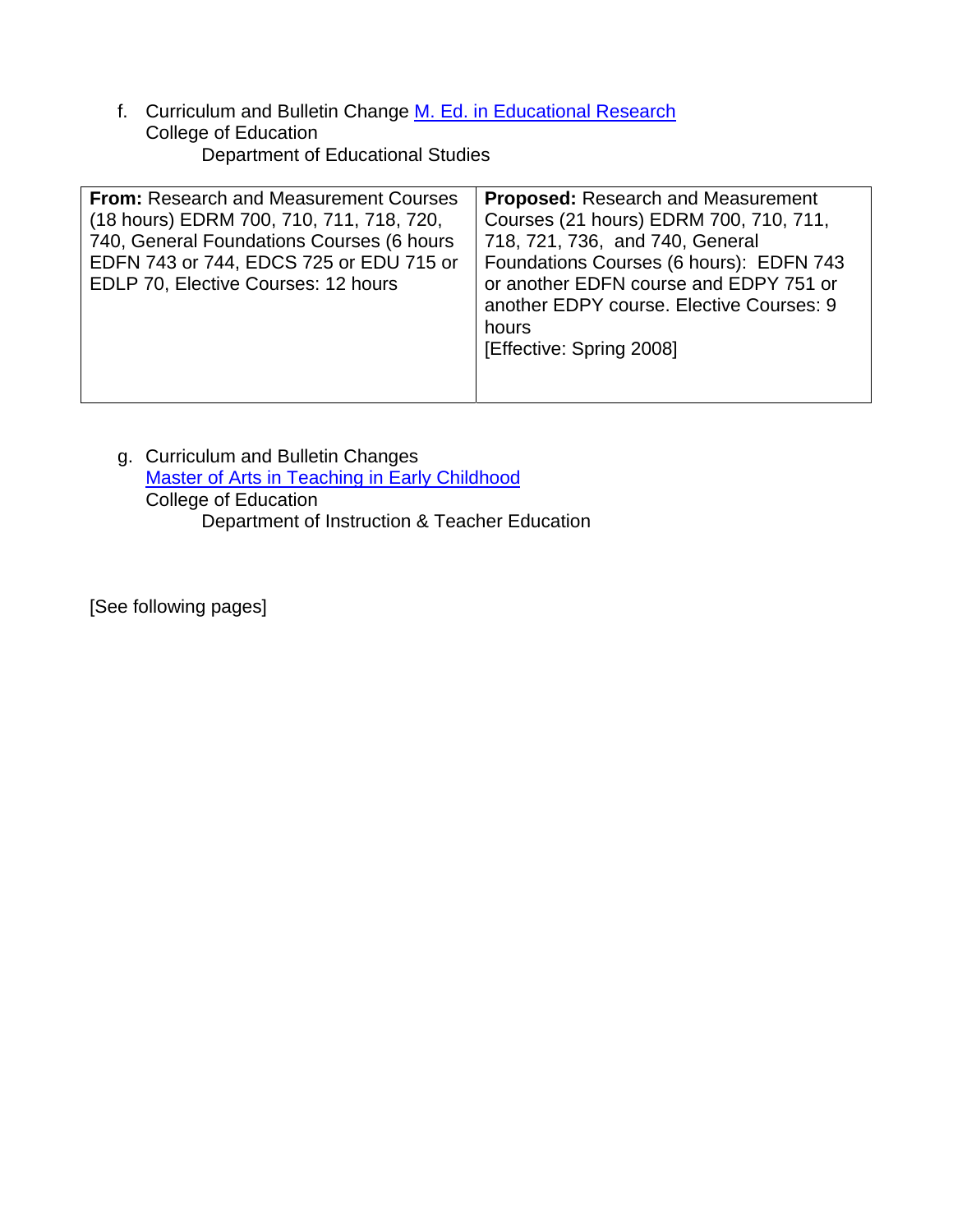**From:** Current (page 149, 2006-2007 Graduate Bulletin)

Early Childhood and Elementary Education (MAT)

The MAT degrees in early childhood education and elementary education offer two options. One option is the five-year undergraduate/graduate program, designed only for USC Columbia students who have completed their baccalaureate degree, including the 18-hour education minor and additional required courses. This option is not available to anyone entering the University after September 1, 2003. The second option is the 15 month MAT program designed for careerchanges—those persons deciding to become teachers after graduation college area other then education. These persons mayor may not have taken any education courses as an undergraduate.

Students in either MAT track must complete the following requirements:

**Teaching Area Courses**: EDTE 771 and 733; either EDEC 754 or EDEL 743; and either EDEC 755 or EDEL 744

**Professional Education Courses**: EDEL 709, EDPY 705, EDTE 600 and EDFN 749 (Fifth-year students may be able to replace certain professional educations with electives provided they have grades of "B" or better in the undergraduate education minor courses and the approval of the graduate advisor.)

**Internship and Seminar**: Either EDEC 769A, B, C and EDEC 770 or EDEL 790A,B,C and EDEL 791

**Electives**: 9 hours of course work outside of early childhood or elementary education are required.

**Proposed:** (deletions as strikethroughs, insertions as underlined)

Early Childhood and Elementary Education (MAT)

The MAT degree in early childhood education and elementary education offer two options. One option is the five-year undergraduate/graduate program, designed only for USC Columbia students who have completed their baccalaureate degree, including the 18-hour education minor and additional required courses. This option is not available to anyone entering the University after September 1, 2003. The second option is the 15 month MAT program is designed for careerchangers—those persons deciding to become teachers after graduation from college in an area other than education. These persons mayor may not have taken any education courses as an undergraduate.

Students in either MAT track must complete the following requirements:

**Teaching Area Courses**: EDTE 771 and 733; either EDEC 754 or EDEL 743; and either EDEC 755 or EDEL 744

**Professional Education Courses**: EDEL 709, EDPY 705, EDTE 600 and EDFN 749 (Fifth-year students may be able to replace certain professional educations with electives provided they have grades of "B" or better in the undergraduate education minor courses and the approval of the graduate advisor.)

**Internship and Seminar**: Either EDEC 769A, B, C and EDEC 770 or EDEL 790A, B, C and EDEL 791

**Electives**: 9 hours of course work outside of early childhood or elementary education are required.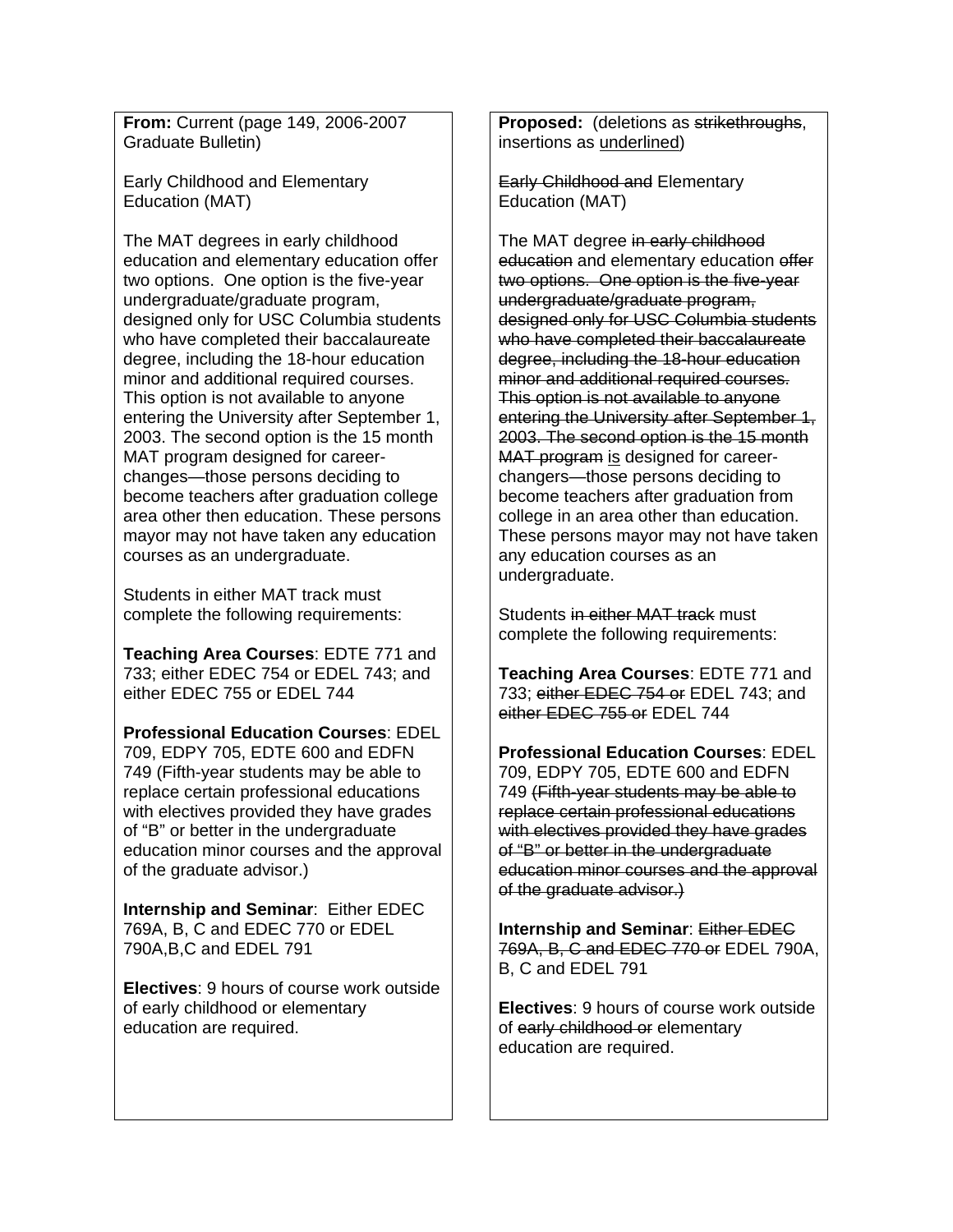Instruction and Teacher Education: Since the implementation of a new undergraduate BA program in Early Childhood Education in 2003, there has been a significant decline in interest and enrollment in the early childhood option of the MAT certification program. Changes in accreditation requirements would require major revision to the program. [Effective: Spring 2008]

h. New Course Proposal [SLIS 760](http://www.gradschool.sc.edu/gradcouncil/Curricula/NCP%20SLIS%20760.PDF) College of Mass Communications and Information Studies School of Library and Information Science

> New Course Proposal: SLIS 760 Materials and Services for Latino Youth (3) Introduces a wide range of print and non-print materials appropriate for Latino youth. Provides resources for librarians and educators serving young Latinos literacy needs. [Prereq: N/A] [Restricted to: None] [Effective: Spring 2008}

All of the courses were voted on and approved by the Council.

i. "Report on the efficacy of current protocol and procedures for handling submissions"

Professor Kelehear reported that the current schedule is appropriate and working well.

j. "Review and recommendations for Graduate Council syllabus guidelines http://www.gradschool.sc.edu/doclibrary/documents/GC\_SyllabusGuideline.pdf "

Professor Kelehear reported that this information is helpful and will be useful to the subcommittee.

- 6. **Report of Science, Math, and Related Professional Programs Committee** (Ognian Trifonov)
	- a. "Report on the efficacy of current protocol and procedures for handling submissions"

Professor Trifonov reported that the schedule is working well for his subcommittee.

b. "Review and recommendations for Graduate Council syllabus guidelines http://www.gradschool.sc.edu/doclibrary/documents/GC\_SyllabusGuideline.pdf "

Professor Trifonov reported that he will forward this information to the subcommittee.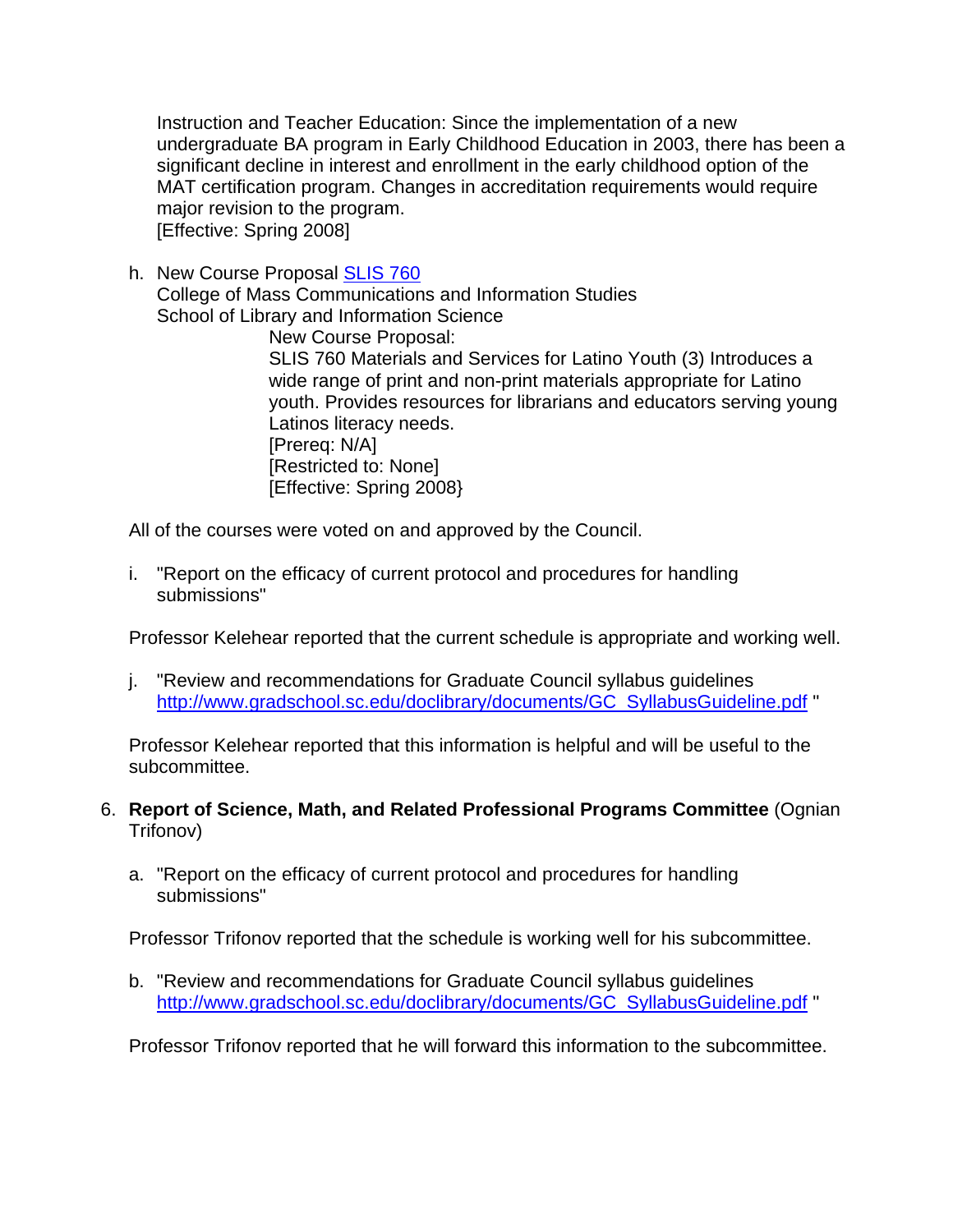c. New Course Proposal (*corrected* 4/24/08, Buggy)

**[HSPM 731](http://www.gradschool.sc.edu/gradcouncil/Curricula/NCP%20HSPM%20731.pdf), Health Care Finance I, Arnold School of Public Health** 

Department of Health Services Policy & Management

 New Course Proposal HSPM 731 Health Care Finance I (3) *(Prereq: permission of department)* Provides working knowledge of financial management techniques for managers in the health care sector. [Prereq: N/A] [Restricted to: *School of Public Health*] [Effective: Spring 2008]

d. New Course Proposal (*corrected* 4/24/08, Buggy)

[HSPM 732,](http://www.gradschool.sc.edu/gradcouncil/Curricula/NCP%20HSPM%20732.PDF) Health Care Finance II

Arnold School of Public Health

Department of Health Services Policy & Management

New Course Proposal

HSPM 732 Health Care Finance II (3) *[Prereq: HSPM 731, permission of department]* Provides knowledge base and decision–making tools for financial management in health care organizations using financial management tools and principles. [Restricted to: *School of Public Health*]

[Effective: Fall 2008]

e. New Course Proposal

[HPEB 715](http://www.gradschool.sc.edu/gradcouncil/Curricula/NCP%20HPEB%20715.PDF), Qualitative Research Methods in Public Health Arnold School of Public Health

Department of Health Promotion, Education, & Behavior

New Course Proposal

HPEB 715 Qualitative Research Methods in Public Health (3) An overview of qualitative data collection and analysis methods commonly used in public health research with an emphasis on practical applications and hands-on experience.

[Prereq: N/A]

[Restricted to: None]

[Effective: Fall 2008]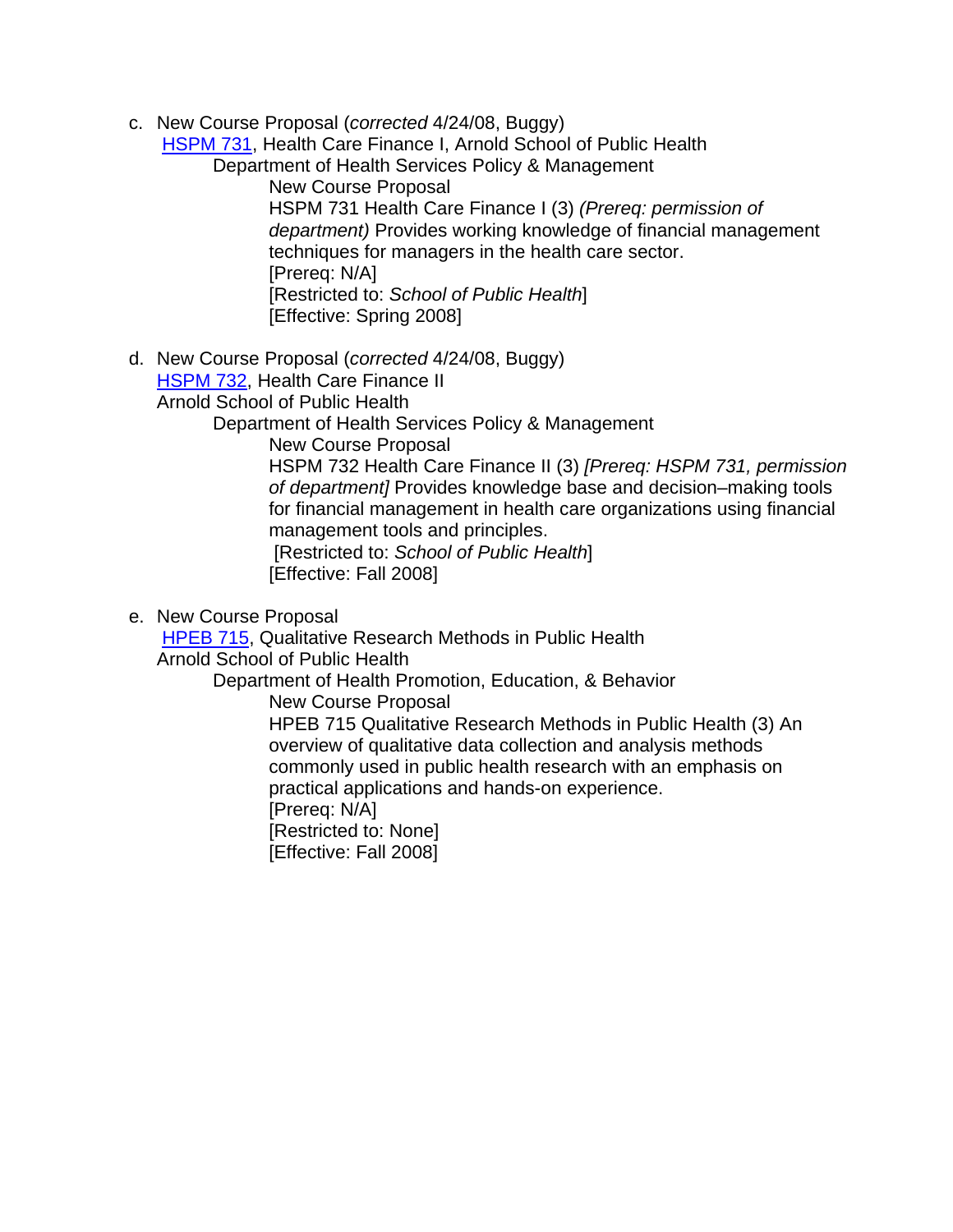f. Course Change Proposal [ENHS 765](http://www.gradschool.sc.edu/gradcouncil/Curricula/CCP%20ENHS%20765.PDF), Applied Research in Environmental Health Sciences Arnold School of Public Health Department of Environmental Health Sciences Course Change Proposal:

| From: ENHS 765 Applied Research in<br>Environmental Health Sciences (2) Current<br>and prospective research issues associated<br>with the multi-disciplinary areas of the<br>environmental health sciences. Exploration<br>of unsolved problems and preparation of a<br>technical grant proposal. | Proposed: ENHS 765 Applied Research in<br>Environmental Health Sciences (3) Current<br>and prospective research associated with<br>the multi-disciplinary areas of environmental<br>health sciences. Critical evaluation of<br>scientific research, and technical writing and<br>oral presentations.<br>[Prereq: N/A]<br>[Restricted to: None]<br>[Effective: Spring 2008] |
|---------------------------------------------------------------------------------------------------------------------------------------------------------------------------------------------------------------------------------------------------------------------------------------------------|----------------------------------------------------------------------------------------------------------------------------------------------------------------------------------------------------------------------------------------------------------------------------------------------------------------------------------------------------------------------------|
|---------------------------------------------------------------------------------------------------------------------------------------------------------------------------------------------------------------------------------------------------------------------------------------------------|----------------------------------------------------------------------------------------------------------------------------------------------------------------------------------------------------------------------------------------------------------------------------------------------------------------------------------------------------------------------------|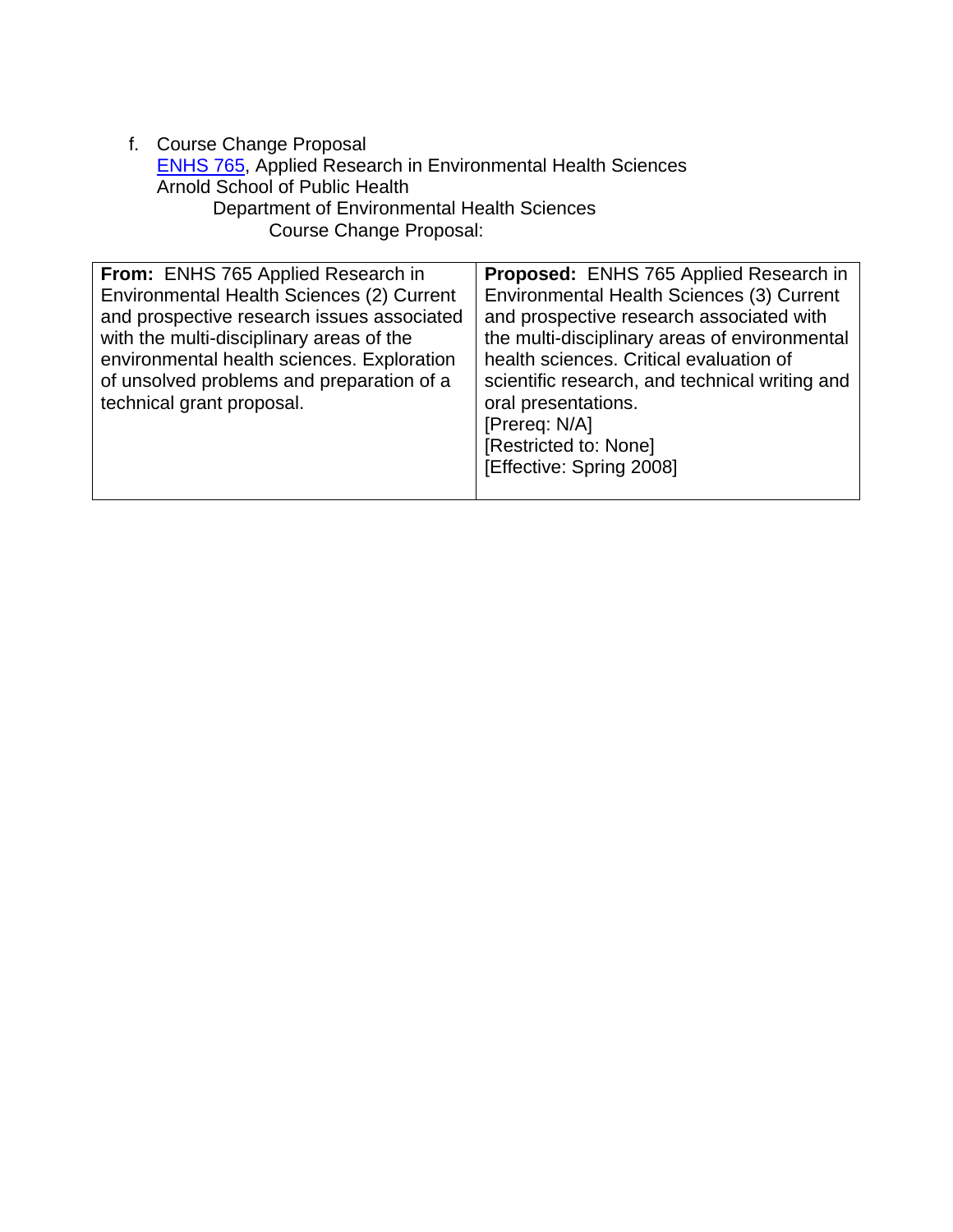g. Curriculum and Bulletin Change, [MPH](http://www.gradschool.sc.edu/gradcouncil/Curricula/CBC%20Dept%20Env%20Health%20Sci%20MPH.PDF) in Environmental Health Sciences Arnold School of Public Health

Department of Environmental Health Sciences

Curriculum and Bulletin Change

These changes will increase the total number of credit hours from the current 41 to 42 for the ENHS MPH program. [Effective: Spring 2008]

| From: Graduate Bulletin Change - Old Wording                                                                                                                                                                                                                                                                                                                                                                                                                                                            | Proposed: Graduate Bulletin Change - New Wording                                                                                                                                                                                                                                                                                                                                                                                                                                                        |
|---------------------------------------------------------------------------------------------------------------------------------------------------------------------------------------------------------------------------------------------------------------------------------------------------------------------------------------------------------------------------------------------------------------------------------------------------------------------------------------------------------|---------------------------------------------------------------------------------------------------------------------------------------------------------------------------------------------------------------------------------------------------------------------------------------------------------------------------------------------------------------------------------------------------------------------------------------------------------------------------------------------------------|
| <b>Master's Degrees</b>                                                                                                                                                                                                                                                                                                                                                                                                                                                                                 | <b>Master's Degrees</b>                                                                                                                                                                                                                                                                                                                                                                                                                                                                                 |
| Master of Public Health (MPH)                                                                                                                                                                                                                                                                                                                                                                                                                                                                           | Master of Public Health (MPH)                                                                                                                                                                                                                                                                                                                                                                                                                                                                           |
| The MPH degree is oriented toward development of a<br>broad background in public health and preparation for<br>professional practice. The MPH requires 41 credit hours of<br>study and is practice-oriented. MPH students complete a<br>supervised internship (practicum) in lieu of a thesis.                                                                                                                                                                                                          | The MPH degree is oriented toward development of a<br>broad background in public health and preparation for<br>professional practice. The MPH requires 42 credit hours of<br>study and is practice-oriented. MPH students complete a<br>supervised internship (practicum) in lieu of a thesis.                                                                                                                                                                                                          |
| <b>Program Requirements for Environmental Health</b><br><b>Science Degrees</b>                                                                                                                                                                                                                                                                                                                                                                                                                          | <b>Program Requirements for Environmental Health</b><br><b>Science Degrees</b>                                                                                                                                                                                                                                                                                                                                                                                                                          |
| Curriculum requirements for degrees in the department of<br>Environmental Health Sciences are listed below.                                                                                                                                                                                                                                                                                                                                                                                             | Curriculum requirements for degrees in the department of<br>Environmental Health Sciences are listed below.                                                                                                                                                                                                                                                                                                                                                                                             |
| Master of Public Health (MPH) (41 hours)                                                                                                                                                                                                                                                                                                                                                                                                                                                                | Master of Public Health (MPH) (42 hours)                                                                                                                                                                                                                                                                                                                                                                                                                                                                |
| ENHS 660 Concepts Environmental Healthy Science (3<br>hours)<br>BIOS 700 Introduction to Biostatistics (3 hours)<br>EPID 700 Introduction of Epidemiology (3 hours) or EPID<br>701<br>Concepts and methods of Epidemiology (3 hours)<br>HPRE 700 Public Health Education Concepts (3 hours)<br>HSPM 700 Approaches and Concepts for Public Health<br>Administration (3 hours)<br>Required Departmental Major and Cognate Courses (20<br>hours)<br>ENHS 798 Public Health Practice (Internship, 6 hours) | ENHS 660 Concepts Environmental Healthy Science (3<br>hours)<br>BIOS 700 Introduction to Biostatistics (3 hours)<br>EPID 700 Introduction of Epidemiology (3 hours) or EPID<br>701<br>Concepts and methods of Epidemiology (3 hours)<br>HPRE 700 Public Health Education Concepts (3 hours)<br>HSPM 700 Approaches and Concepts for Public Health<br>Administration (3 hours)<br>Required Departmental Major and Cognate Courses (20<br>hours)<br>ENHS 798 Public Health Practice (Internship, 6 hours) |
| <b>Program Track Requirements</b>                                                                                                                                                                                                                                                                                                                                                                                                                                                                       | <b>Program Track Requirements</b>                                                                                                                                                                                                                                                                                                                                                                                                                                                                       |
| <b>Environmental Quality (17 hours)</b>                                                                                                                                                                                                                                                                                                                                                                                                                                                                 | <b>Environmental Quality (17 hours)</b>                                                                                                                                                                                                                                                                                                                                                                                                                                                                 |
| Students (MSPH, MPH) pursuing study in the<br>environmental quality program track must complete degree<br>requirements above and the following required<br>departmental courses.                                                                                                                                                                                                                                                                                                                        | Students (MSPH, MPH) pursuing study in the<br>environmental quality program track must complete degree<br>requirements above and the following required<br>departmental courses.                                                                                                                                                                                                                                                                                                                        |
| ENHS 760 Fundamentals of Air Pollution (3hours)<br>ENHS 765 Applied Research in the Environmental Health<br>Sciences (2 hours)<br>ENHS 766 Applied Aquatic Sciences (3 hours)<br><b>ENHS 775 Resource Management and Environmental</b><br>Impact Assessment (3 hours)<br>ENHS 787 Analytical Concepts for Environmental Health<br>Sciences (3 hours)<br>BIOS 757 Intermediate Biometrics (3 hours)                                                                                                      | ENHS 760 Fundamentals of Air Pollution (3hours)<br>ENHS 765 Applied Research in the Environmental Health<br>Sciences (3 hours)<br>ENHS 766 Applied Aquatic Sciences (3 hours)<br>ENHS 775 Resource Management and Environmental<br>Impact Assessment (3 hours)<br>ENHS 787 Analytical Concepts for Environmental Health<br>Sciences (3 hours)<br>BIOS 757 Intermediate Biometrics (3 hours)                                                                                                             |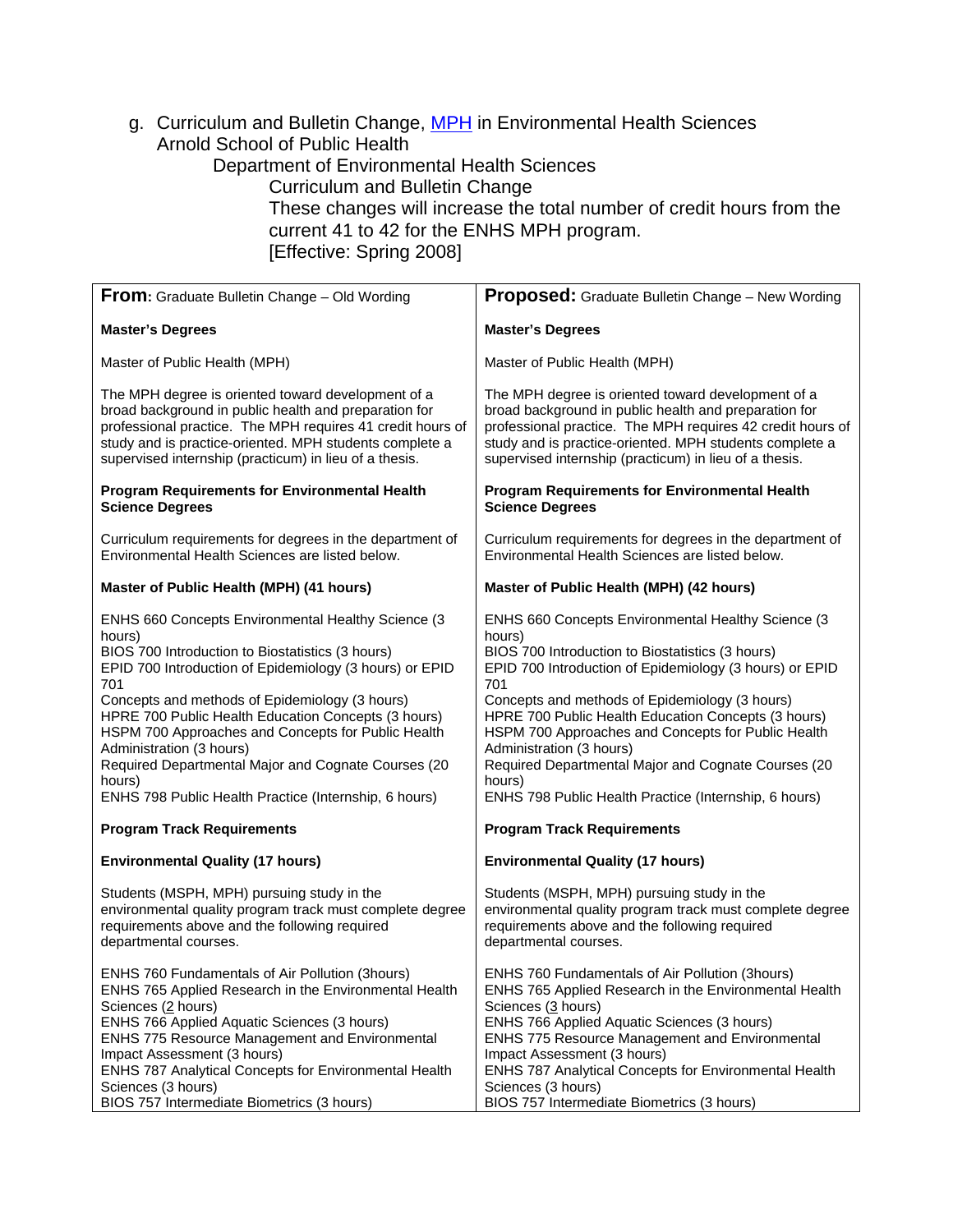| <b>Industrial Hygiene: MPH Degree Track Requirements</b>     | <b>Industrial Hygiene: MPH Degree Track Requirements</b>   |
|--------------------------------------------------------------|------------------------------------------------------------|
| (17 hours)                                                   | (17 hours)                                                 |
| Students pursing study in the industrial hygiene program     | Students pursing study in the industrial hygiene program   |
| track must complete the degree requirements above and        | track must complete the degree requirements above and      |
| the following required departmental courses.                 | the following required departmental courses.               |
| ENHS 762 Fundamentals of Industrial Hygiene (3 hours)        | ENHS 762 Fundamentals of Industrial Hygiene (3 hours)      |
| ENHS 764 Industrial Hygiene Evaluation (3 hours)             | ENHS 764 Industrial Hygiene Evaluation (3 hours)           |
| ENHS 765 Applied Research in the Environmental Health        | ENHS 765 Applied Research in the Environmental Health      |
| Sciences (2 hours)                                           | Sciences (3 hours)                                         |
| ENHS 768 Industrial Ventilation and Hazard Control (3        | ENHS 768 Industrial Ventilation and Hazard Control (3      |
| hours)                                                       | hours)                                                     |
| ENHS 771 Applied Industrial Toxicology (3 hours)             | ENHS 771 Applied Industrial Toxicology (3 hours)           |
| ENHS 787 Analytical Concepts for Environmental Health        | ENHS 787 Analytical Concepts for Environmental Health      |
| Sciences (3 hours)                                           | Sciences (3 hours)                                         |
| Industrial hygiene: MSPH degree track requirements           | Industrial hygiene: MSPH degree track requirements         |
| (20 hours)                                                   | (20 hours)                                                 |
| Students pursuing study in the industrial hygiene research   | Students pursuing study in the industrial hygiene research |
| program track must complete the degree requirement           | program track must complete the degree requirement         |
| above the following required courses.                        | above the following required courses.                      |
| BIOS 757 Intermediate Biometrics (3 hours)                   | BIOS 757 Intermediate Biometrics (3 hours)                 |
| ENHS 762 Fundamentals of Industrial Hygiene (3 hours)        | ENHS 762 Fundamentals of Industrial Hygiene (3 hours)      |
| ENHS 764 Industrial Hygiene Evaluation (3 hours)             | ENHS 764 Industrial Hygiene Evaluation (3 hours)           |
| ENHS 765 Applied Research in the Environmental Health        | ENHS 765 Applied Research in the Environmental Health      |
| Sciences (2 hours)                                           | Sciences (3 hours)                                         |
| ENHS 768 Industrial Ventilation and Hazard Control (3        | ENHS 768 Industrial Ventilation and Hazard Control (3      |
| hours)                                                       | hours)                                                     |
| ENHS 771 Applied Industrial Toxicology (3 hours)             | ENHS 771 Applied Industrial Toxicology (3 hours)           |
| ENHS 787 Analytical Concepts for Environmental Health        | ENHS 787 Analytical Concepts for Environmental Health      |
| Sciences (3 hours)                                           | Sciences (3 hours)                                         |
| Hazardous Materials Management (20 hours)                    | Hazardous Materials Management (20 hours)                  |
| Students pursing study in the hazardous materials            | Students pursing study in the hazardous materials          |
| management program track must complete the degree            | management program track must complete the degree          |
| requirements above the following required departmental       | requirements above the following required departmental     |
| courses.                                                     | courses.                                                   |
| ENHS 762 Fundamentals of Industrial Hygiene (3 hours)        | ENHS 762 Fundamentals of Industrial Hygiene (3 hours)      |
| ENHS 765 Applied Research in the Environmental Health        | ENHS 765 Applied Research in the Environmental Health      |
| Sciences (2 hours)                                           | Sciences (3 hours)                                         |
| ENHS 766 Applied Aquatic Sciences (3 hours)                  | ENHS 766 Applied Aquatic Sciences (3 hours)                |
| <b>ENHS 774 Risk Assessment and Interactions of</b>          | <b>ENHS 774 Risk Assessment and Interactions of</b>        |
| Environmental Toxicants (3 hours)                            | Environmental Toxicants (3 hours)                          |
| <b>ENHS 787 Analytical Concepts for Environmental Health</b> | ENHS 787 Analytical Concepts for Environmental Health      |
| Sciences (3 hours)                                           | Sciences (3 hours)                                         |
| ENHS 788 Concepts of Hazardous Materials Management          | ENHS 788 Concepts of Hazardous Materials Management        |
| I (3 hours)                                                  | I (3 hours)                                                |
| ENHS 789 Concepts of Hazardous Materials Management          | ENHS 789 Concepts of Hazardous Materials Management        |
| II (3 hours)                                                 | $II$ (3 hours)                                             |
| <b>Course Descriptions (ENHS)</b>                            | <b>Course Descriptions (ENHS)</b>                          |
| 765 – Applied Research in the Environmental Health           | 765 - Applied Research in the Environmental Health         |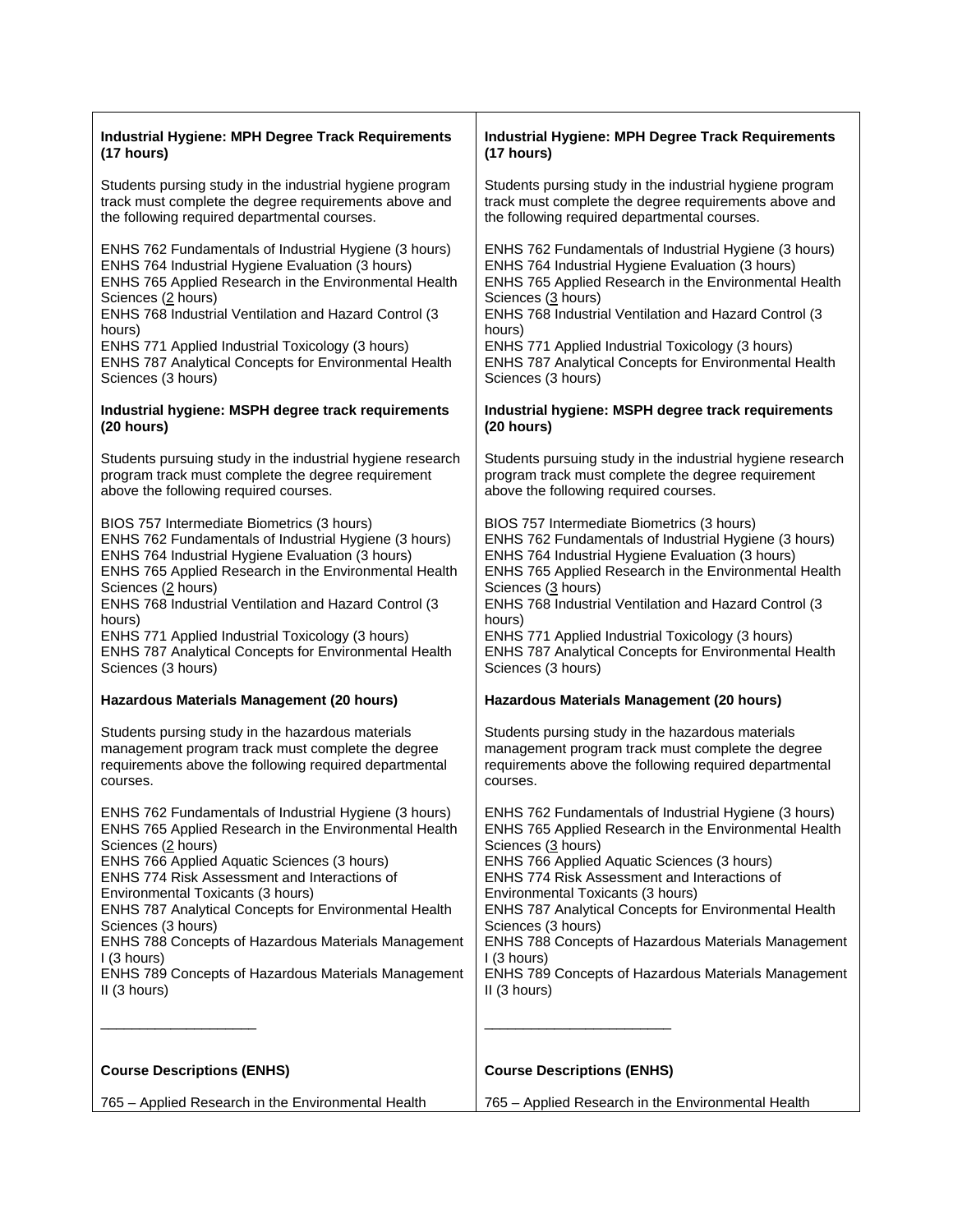| Sciences. (2) Current and prospective research issues   | Sciences. (3) Current and prospective research issues   |
|---------------------------------------------------------|---------------------------------------------------------|
| associated with the multi-disciplinary areas of the     | associated with the multi-disciplinary areas of the     |
| environmental health sciences. Exploration of unsolved  | environmental health sciences. Exploration of unsolved  |
| problems and preparation of a technical grant proposal. | problems and preparation of a technical grant proposal. |
|                                                         |                                                         |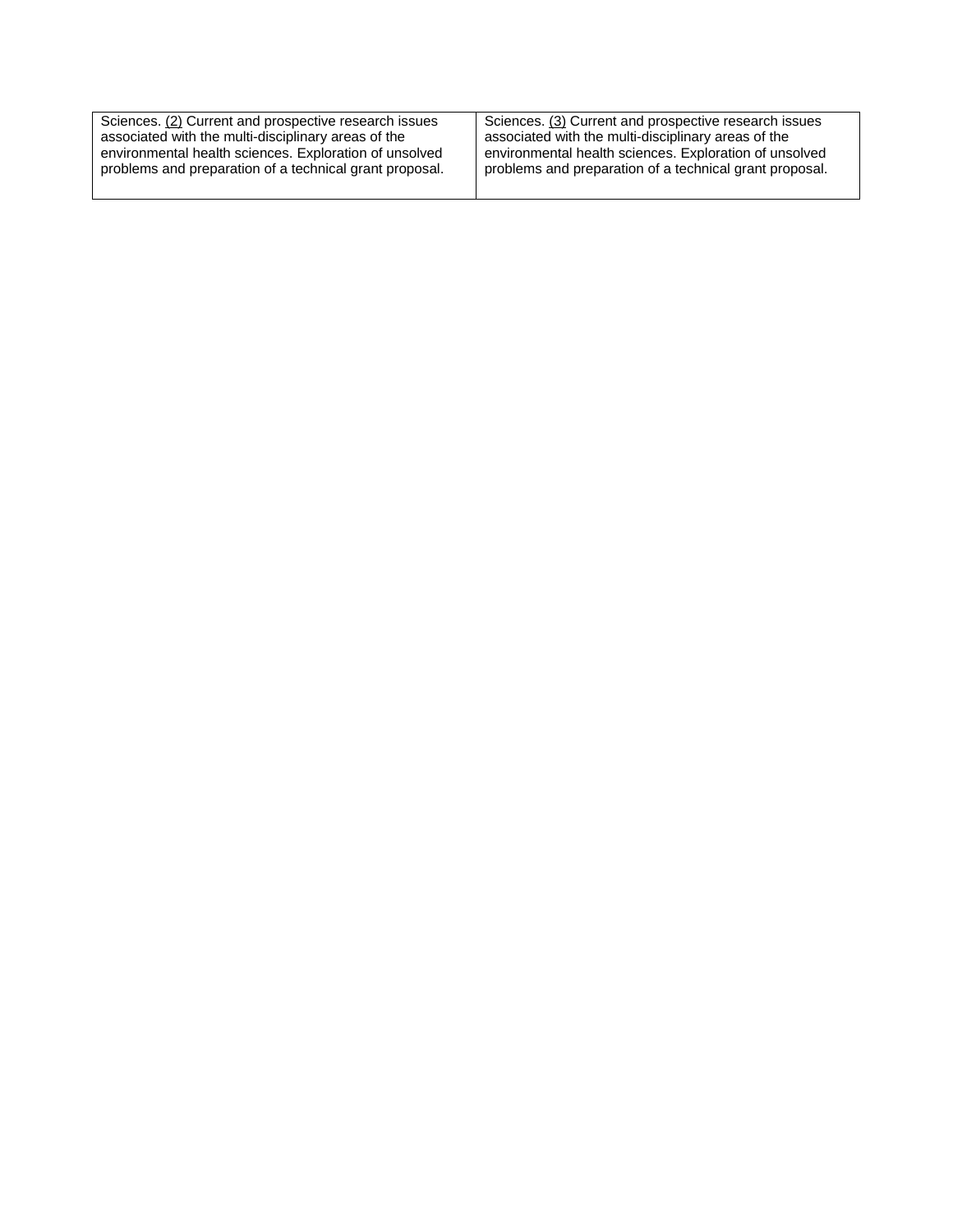#### h. Curriculum and Bulletin Change

Health Services Policy and Management [- MHA](http://www.gradschool.sc.edu/gradcouncil/curricula/CBC%20Health%20Serv.%20Policy%20and%20Mgmt-MHA.pdf)

Arnold School of Public Health

Department Health Services Policy and Management

Curriculum and Bulletin Change:

Management curriculum change from 28 credit hours to 25 credit hours. Approved Elective curriculum change from 3 credit hours to 6 credit hours. Delete HSPM 725 (Human Resources Issues in Health Care Sector) (3) Add HSPM 731 (Health Care Finance I) (3) and Add HSPM 732 (Health Care Finance II) (3) [Effective: Spring 2008]

| Health Services Policy and Management (HSPM)<br>Course(s) Curriculum Change - Graduate Bulletin Change |                                                                  |
|--------------------------------------------------------------------------------------------------------|------------------------------------------------------------------|
|                                                                                                        |                                                                  |
| From: Current Bulletin Wording                                                                         | <b>Proposed: Bulletin Wording</b>                                |
| Page 3:                                                                                                |                                                                  |
| Management, 28 hours                                                                                   | Management, 25 hours                                             |
| Approved Electives, 3 hours                                                                            | Approved Electives, 6 hours                                      |
|                                                                                                        |                                                                  |
| Page 5:                                                                                                |                                                                  |
| 725 – Human Resources Issues in Health<br>Care Sector. (3) A study of current                          | Delete Course (No wording here)                                  |
| problems, theories, models, and strategies                                                             |                                                                  |
| associated with managing human resources                                                               |                                                                  |
| in the health care sector.                                                                             |                                                                  |
|                                                                                                        | <b>Addition to Bulletin:</b>                                     |
|                                                                                                        |                                                                  |
|                                                                                                        | 731-Health Care Finance I. (3) Course                            |
|                                                                                                        | provides working knowledge of financial                          |
|                                                                                                        | management techniques for managers in<br>the health care sector. |
|                                                                                                        |                                                                  |
|                                                                                                        | 732 Health Care Finance II. (3) Course                           |
|                                                                                                        | provides knowledge base and decision                             |
|                                                                                                        | making tools for financial management in                         |
|                                                                                                        | health care organizations using financial                        |
|                                                                                                        | management tools and principles.                                 |
|                                                                                                        | Prerequisite: HSPM 731, Health Care<br>Finance I.                |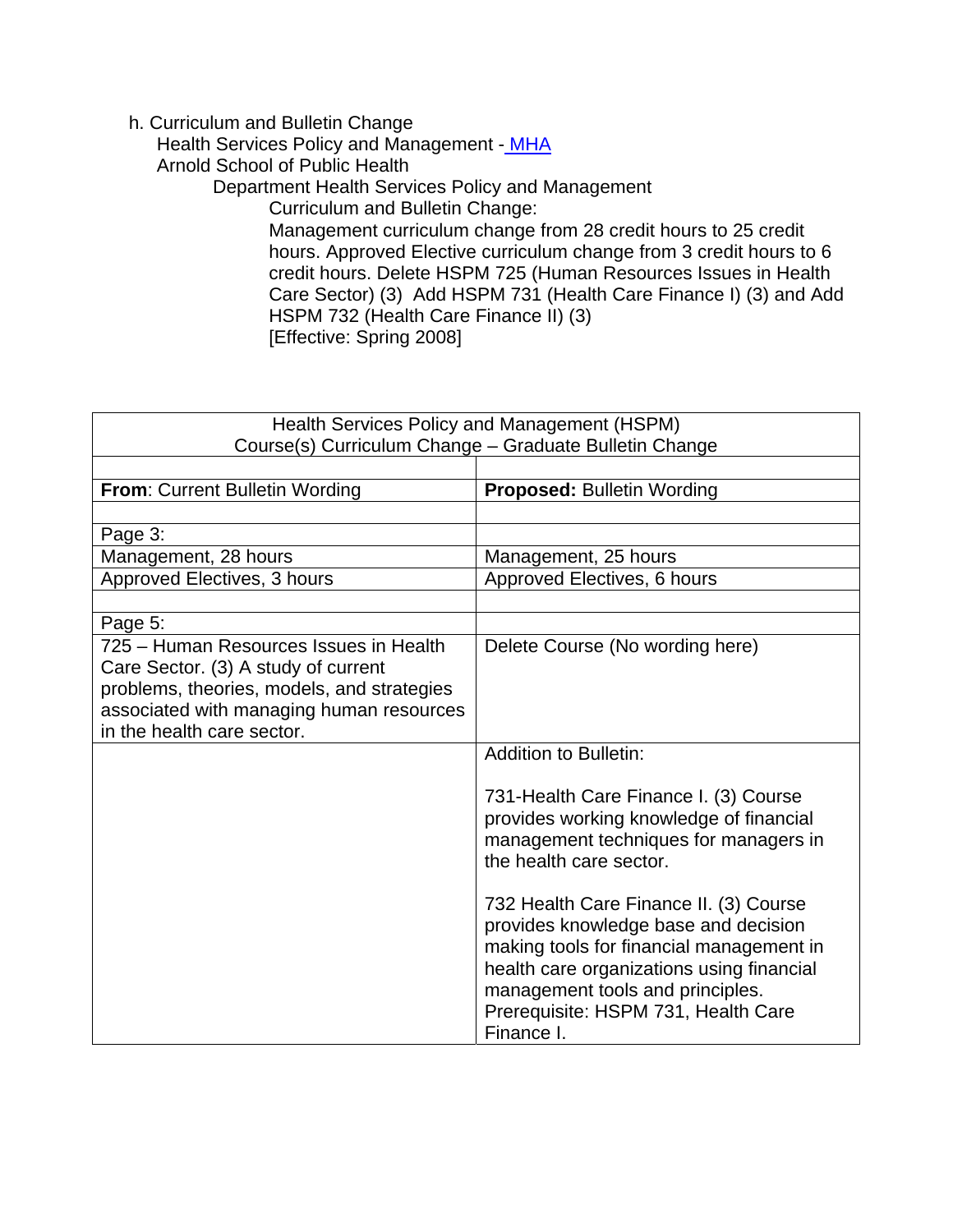i. New Course Proposal, [MBIM 700](http://www.gradschool.sc.edu/gradcouncil/Curricula/NCP%20MBIM%20700.pdf) (*corrected* 4/24/08, Buggy) College of Medicine Department of Pathology, Microbiology & Immunology New Course Proposal: *MBIM 700 Topics in Advanced Immunology (2) [Prereq: Cell Biology or Immunology Course]* Cutting-edge topics in Immunology. *(Pass-Fail grading)*  [Effective: Spring 2008]

All courses were voted on and approved by the Council.

# 7. **Report of the 500/600 Level Courses Committee** (Stan Dubinsky)

Stanley Dubinsky, representing the Graduate School, reviewed the 500-600 level proposals to the Committee on Curricula and Courses for the 11/16 meeting of the Faculty Senate. The following items were proposed:

New course proposals: JAPA 500; LING 546; PHIL 522

Course Change Proposals: CRJU 577; EDSE 558; LING 627 CRJU 532 change to CRJU 321 CRJU 542 change to CRJU 322 CRJU 524 change to CRJU 421 CRJU 531 change to CRJU 422 CRJU 543 change to CRJU 426 CRJU 585 change to CRJU 485

Course deletions: CRJU 545, CRJU 562

## 8. **Other Committee Reports**

Professor Bickle, Chair of the Program Review Committee, reported results of a campus website assessment. She reported that, so far, the assessment revealed that the Business School has the best website. Assessments are on-going, however, and more results will be reported in the next meeting.

#### 9. **Old Business**

None